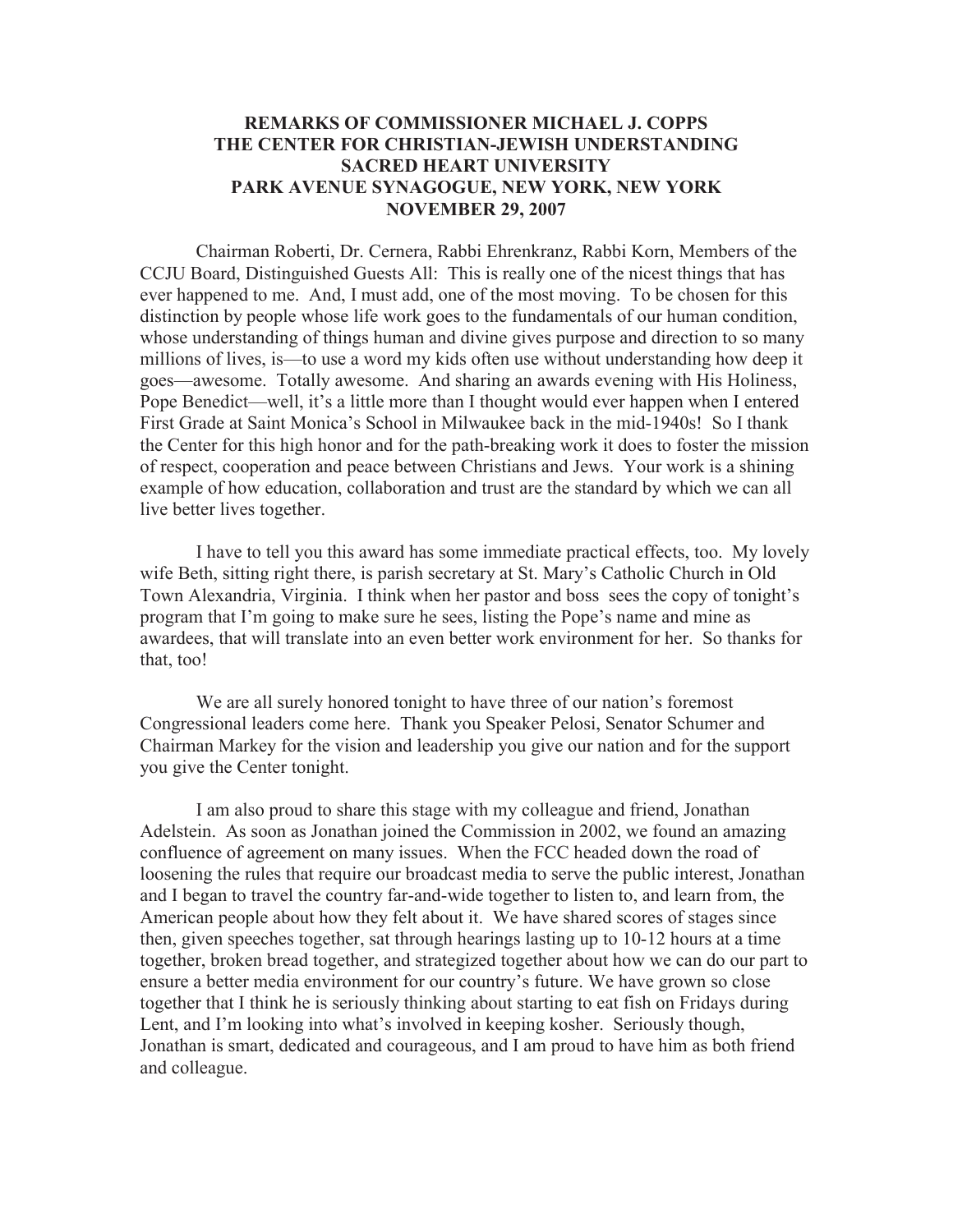The communications issues that Jonathan and I work on are so important. Bringing the wonders of broadband and the Internet to all our people is make-or-break for America. Underline the word "all" there—because each citizen in this land, whether they are rich or poor, living on a remote farm or in the inner city, healthy or part of a disabilities community, is entitled to access the tools of advanced telecommunications, both as an economic matter and, I believe, as a civil right. Other nations are ahead of ours in accomplishing this access, and that translates into not just an embarrassing number 15 or 20 in the global broadband rankings. It translates into lost opportunities for millions of American kids and whole chunks of our country that won't be able to compete in the modern world.

Then there is media—my number one priority at the FCC. Media is so precious, so fundamental, so central to our interactions as a society and so powerful. No other industry comes close to matching media's power to shape our future. It touches every aspect of our lives. When used positively, media can enlighten minds, convey powerful ideas, educate, and lay the foundation for human and economic development. But when employed to mislead, misinform or under-inform, media can—media sadly often does great harm. No one knows this better than leaders of our religious communities.

I believe people of faith are drawn together by many common interests when it comes to the media. They want a media environment that recognizes their presence, covers their spiritual and temporal issues, and provides them ample opportunity for expression. They want local media that cover the thousands of good works done in their communities every day. They want media that serve the needs of all our citizens, and that certainly includes the poor, the disadvantaged and the disabled. They want a media that truly reflects the diverse threads that hold together this great tapestry that is America. They want those who operate the airwaves to understand that in return for the privilege of using the people's spectrum, the people expect a return that goes beyond anyone's corporate bottom line.

On January 24, 2005, I read the most powerful statement on all this that I had ever seen. It was Pope John Paul's Apostolic Letter to Those Responsible for Communications. John Paul wrote this: "The positive development of the media at the service of the common good is a responsibility of each and every one." He went on, "If the communications media are a good destined for all humanity, then ever-new means must be found—including recourse to opportune legislative measures—to make possible a true participation in their management by all. The culture of co-responsibility must be nurtured." As citizens, then, we have a responsibility to demand and to secure a media environment that informs, reflects and nourishes us. As John Paul so eloquently put it: "The positive development of the media at the service of the common good is a responsibility of each and every one." And it was so inspiring to hear Pope Benedict, on the occasion of the 40<sup>th</sup> World Communication Day, place the same emphasis on "cultivating co-responsibility" in the media.

What a wonderful word—co-responsibility. It's not a new theological term or some new social science jargon. It's another word for working together, pulling together